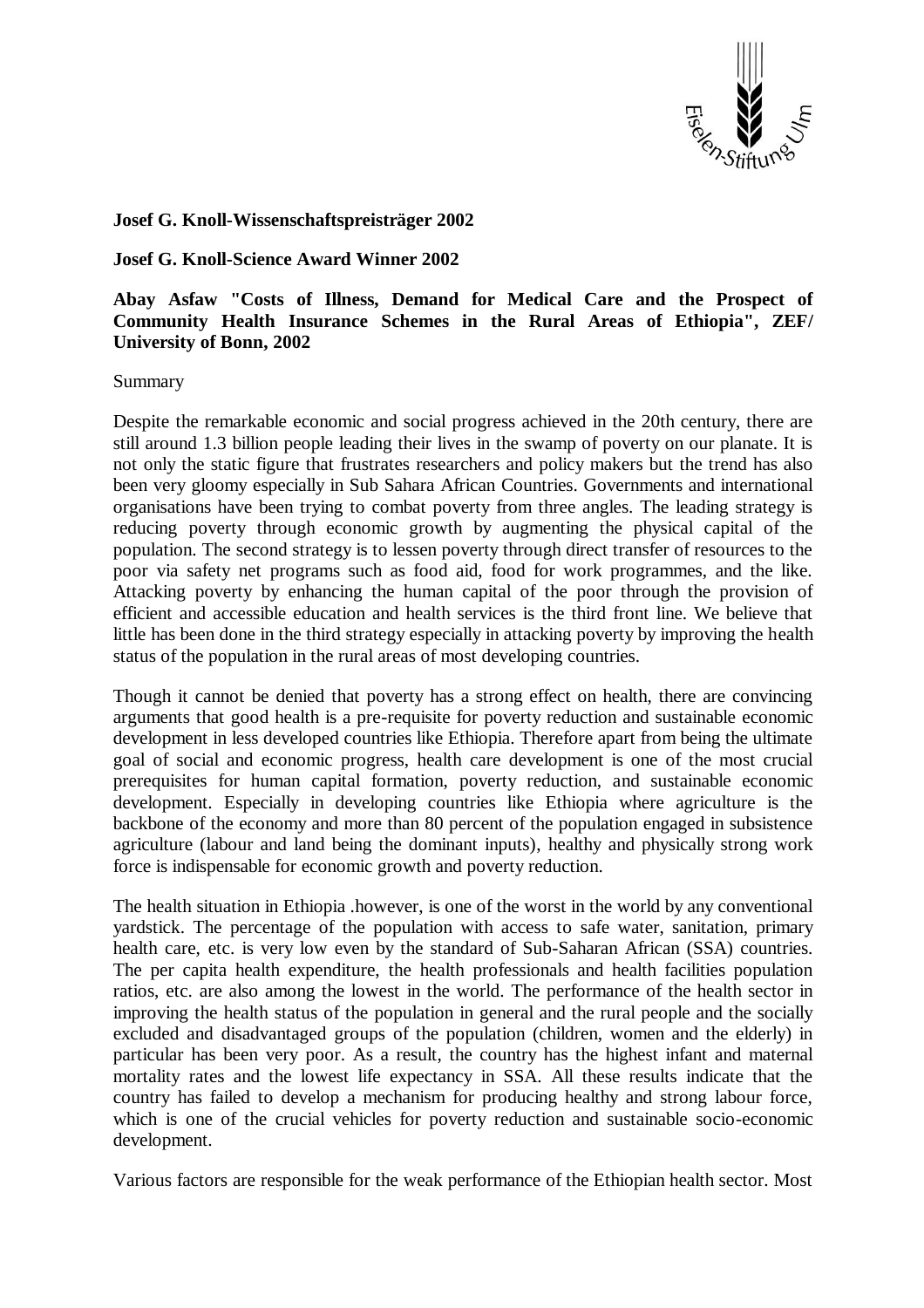researchers agree that shortage of finance is the 'single most' important factor that affects the performance of the Ethiopian health sector. Though allocating and using the available meagre resources efficiently need considerable attention, it is argued that generating additional resources to the health sector should be one important priority area of intervention to change the current dismal picture of the health sector outcomes both from the supply and the demand sides.

It has increasingly become clear that due to market failure, state failure, and other reasons, the conventional sources of finance such as the government (from tax), the private sector (from out of pocket payments), the foreign sources (from aid and loan), and the private insurance alone could not solve the health problem of the country particularly that of the rural population and the high risk groups. As a result, there is a worldwide initiative to find additional sources of finance, which are broad based, sustainable, and suitable to the socioeconomic situations of individuals outside the formal sector and of the rural population. At the same time it has become clear that unless household are protected against health shocks, the impact of other growth oriented policy measures such as provision of improved inputs, expanding credit and market facilities, etc. could be easily wiped out by illness.

Community Based Health Insurance Schemes (CBHIS) are one of the most recently mentioned options to narrow the existing wide gap between demand for and supply of financial resources in the health sector and to narrow the existing inequalities in access to basic health care services. This study tries to assess the prospect and potential role of community based health insurance schemes in rural Ethiopia by thoroughly investigating the economic costs of illness and the capacity of existing risk sharing arrangements in protecting households against health shocks and by analysing the health care demand behaviour and the willingness to pay of rural households in Ethiopia.

The study tries to show why illness is a serious problem for subsistence farmers in rural Ethiopia by investigating both the direct and the indirect economic costs of illness. We argue that measuring the economic costs of illness only in terms of direct costs (financial and time costs) is likely to underestimate the negative impact of illness on rural households and the potential welfare gains from different health policy interventions. Based on the Ethiopian Rural Household Survey of Addis Ababa University (AAU)/Oxford (4 rounds of panel data), the results of the study show that illness costs Birr 95.49 (around US\$ 12) worth of direct resources (cash and time) per ill individual per month. This is more than 4 percent of the average annual income of rural households.

Attempts are also made to investigate the indirect impact of illness on labour supply, the decision to sale livestock, and other household assets, and more importantly on income of households. To take into account the multidimensional nature of health, illness or health status is measured by self reported symptoms, number of days unable to work, physical inability indices, and body mass index of the household head and other household members aged six and above. The results of the panel data analysis show that the illness of the household head or any economically active member of the household (especially aged 14 and above) has a negative and statistically significant impact on the labour supply of households and the results are robust irrespective of the way illness is measured. Perhaps the most important finding that emerges from the indirect costs of illness analysis is the very strong and negative impact of illness on the income of households. The results show that illness of the household head measured by self reported symptoms may cost 12 percent of the household's annual income (which is much higher than the direct costs) and the results are consistent irrespective of the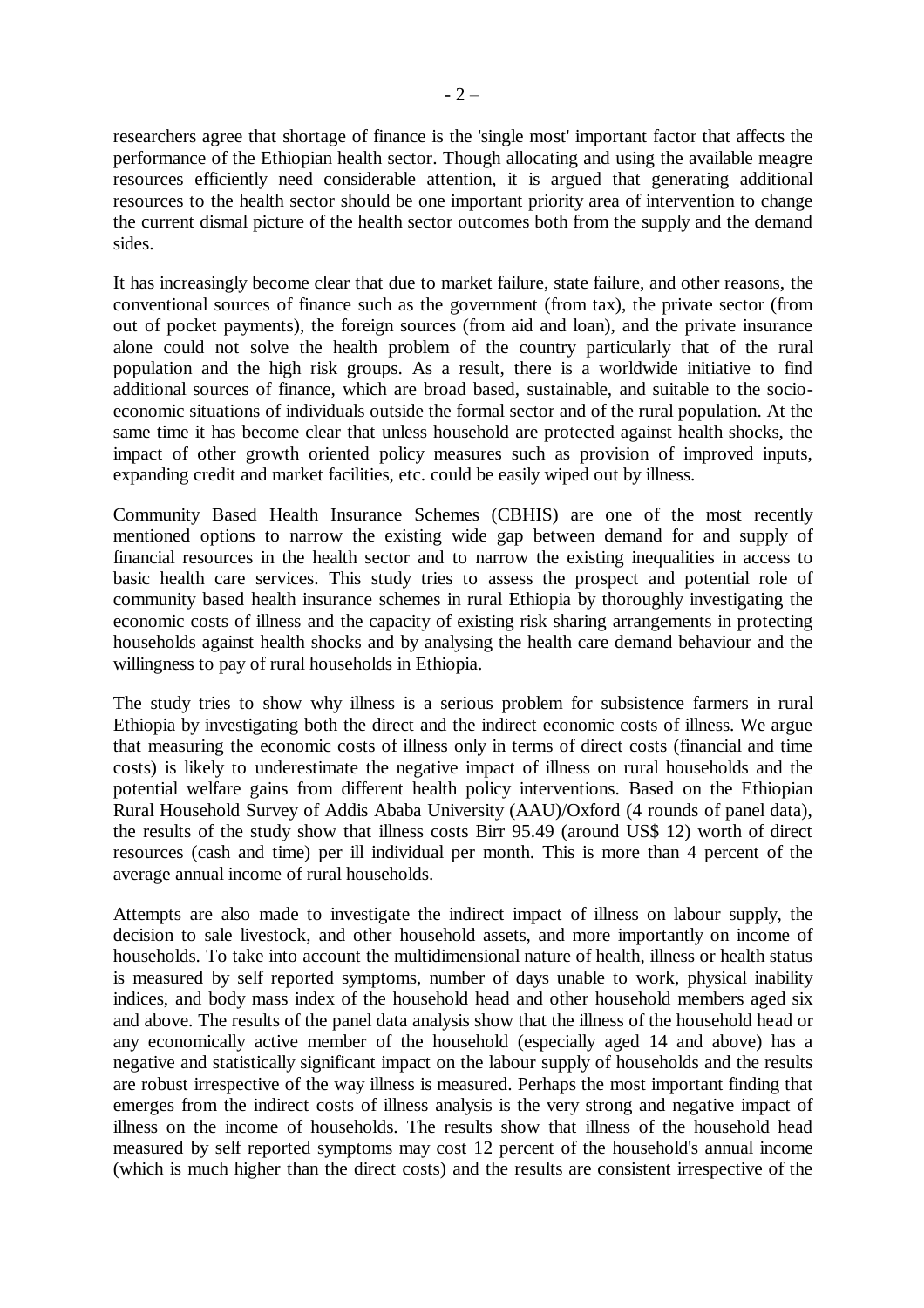way illness is measured. These results clearly demonstrate that costs of illness figures computed based on the financial and time costs of illness alone may camouflage the real costs of illness for rural households and underestimate the potential social welfare gains of different health interventions.

The study also tries to test the capacity of existing inter and intra village level risk sharing arrangements in insuring the consumption of households against the illness of the household head. The results reveal that neither households themselves nor existing risk sharing arrangements are capable of insuring purchased food (which constitute half of the total food consumption) and non-food non-medical consumption items. Specifically the results indicate that the movement of the household head form a healthy to unhealthy status would lower the weekly purchased food consumption items of the household by 24 percent and the non-food consumption items by 28 percent. This clearly demonstrates that unless adequate insurance mechanism is developed to protect households against illness, the impact of other growth oriented policy measures such as provision of improved inputs, expanding the credit and output market, etc. could be easily wiped out by health shocks. In other words, there would be a significant amount of welfare gain if the existing endogenous risk sharing arrangements can be strengthened or some sort of prepayment or community based health insurance schemes can be introduced in the rural areas of Ethiopia.

The design of appropriate health policy requires a thorough analysis of the health care demand behaviour of households. Using a discrete choice model (based on the data collected by the author from various rural areas of Ethiopia), this study tries to investigate factors that affect the health status of individuals, the decision to join the health care market, the health care provider choice and the impact of various individual and provider characteristics on health care demand behaviour of households.

The results show that the poor are more likely to fall ill but less likely to get outside medical help compared to their rich counterparts. This implies that the rich have disproportionately benefited from the existing subsidies of the government to public health care providers. Poverty, not only directly affects the health status of individuals but also increases the duration of illness and hampers the cross effect of education on reducing the incidence of illness and the probability of seeking outside medical care and choosing modem providers. Education, especially education of mothers has a paramount importance in decreasing the incidence of illness, increasing the probability of entering into the health care market and even in the choice of provider (in favour of modem providers) once the decision to seek outside medical help is made. However, the impact of mothers' education on seeking outside medical help is eroded by poverty. The cross effect of mothers' education in the decision to seek outside medical help (given illness) is 10 times less in the lower income quartile compared to the other three quartiles.

User fees have a very strong negative impact on utilization of medical care compared to all other access variables such as distance and waiting time. The nested multinomial logit model results reveal that an increase in the user fees of government clinics and health centres has the strongest impact on deterring individuals from seeking medical help with deleterious consequences on social welfare. The results also show that the 'demand reduction effect' of user fees is much higher than the 'demand diversion effect' for the poor households. If the user fees at all providers increase simultaneously by ten percent, the probability of seeking modem medical care declines by 6 percent for all individuals but by 30 percent for the people at the lower end of the income distribution. This clearly indicates that policies designed to generate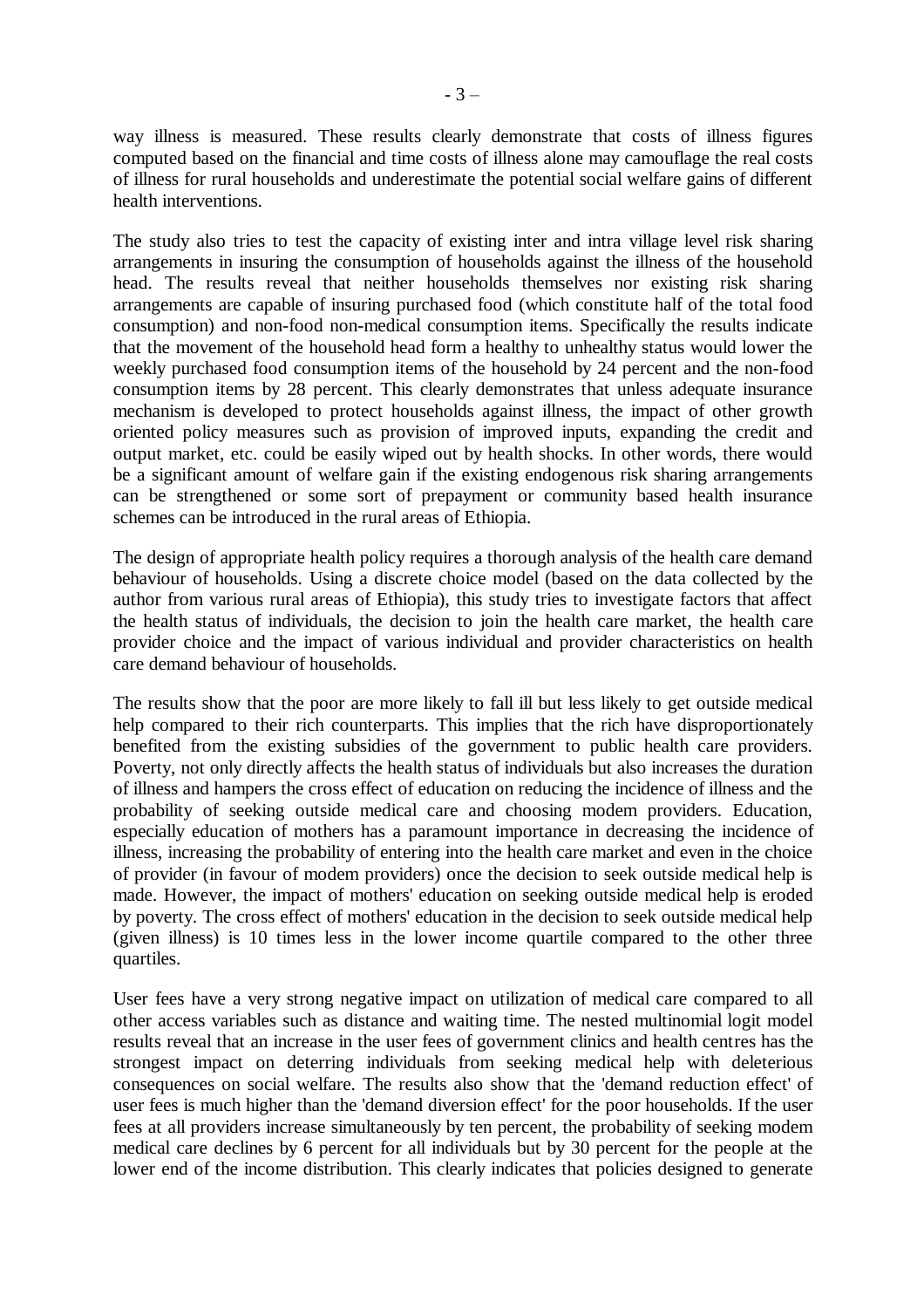additional financial resources by increasing user fees may not be achieved without significantly crowding out the poorest segment of the population from the health care market.

Given this result and the failure of the market (through private insurance) and the government (through tax and foreign sources) in financing the health sector, community insurance schemes may be alternative ways of mitigating the current crisis of the health sector and providing affordable basic health services to the rural population. However, in a country like Ethiopia where the experiences of health insurance hardly exist in urban areas let alone in the rural areas, it is not straightforward to examine the prospects of CBHIS. This study has therefore tried to shade some light on the prospect of CBHIS by examining the health care financing strategy of the government, the institutional environment, and the willingness of households to join and pay for potential health insurance schemes in the rural areas of Ethiopia.

Contingent Valuation (CV) methods are used to elicit the willingness and the ability of households to join and pay for potential CBHIS. Most of the results show general enthusiasm on the part of households. Out of 438 households, 94.7% are willing to join the scheme. Based on the double bounded dichotomous choice format and the bivariate probit model results, households in the sampled areas are willing to pay Birr 4.75 per month (around 3.5% of their monthly income) to be a member of a potential CBHIS that covers the out and inpatient expenses of all the family members. However, to take into account the problem of cash constraints in the rural areas, respondents were asked about their willingness to pay (WTP) if the payment was totally in terms of labour. On the average, households are willing to contribute Birr 14 worth of labour per month to be a member of the insurance scheme which is nearly 3 times higher than their mean money WTP. Relatively poor households also show more preference to contribute in terms of labour than in cash. These results have two important policy implications. First, the premium level can be set much higher than the average money WTP if households are allowed to contribute some part of the premium in cash and some part in labour. Second, since the poor are more willing to contribute in labour than the rich, adjusting the payment vehicle can help to reach the poorest of the poor segment of the population.

As expected, income has a statistically significant positive impact on the willingness of households to pay the first and second bids (potential premium levels) though its marginal impact is negative in the case of the second bid. These results indicate that both the rich and the poor can be embraced by the scheme and the problem of adverse selection could be reduced since the relatively rich households are willing to pay both the first and the second (the highest) bids and the poor are still willing to pay the second (the lowest) bid. The sensitivity and reliability of these results are checked based on different econometric specifications, economic theory, and nonparametric approaches. To take also into account the restrictive nature of the parametric method, nonparametric approach, which is assumed to be robust against misspecification errors, is used to estimate the mean WTP value. Usually due to differences in distributional assumptions, non-parametric approaches are expected to give higher mean WTP values than parametric methods. According to the non-parametric approach, households are willing to pay Birr 10 per month per household, which is as expected much higher than the results of the parametric approach.

Albeit CV method gives reasonable results in the absence of revealed preferences, it is liable to various problems. Therefore, it is usually advisable to verify the validity of the CV method results externally. Welfare analysis (equivalent variation) is used as indirect method to validate the WTP results of the CV method externally. The result of this approach though should be